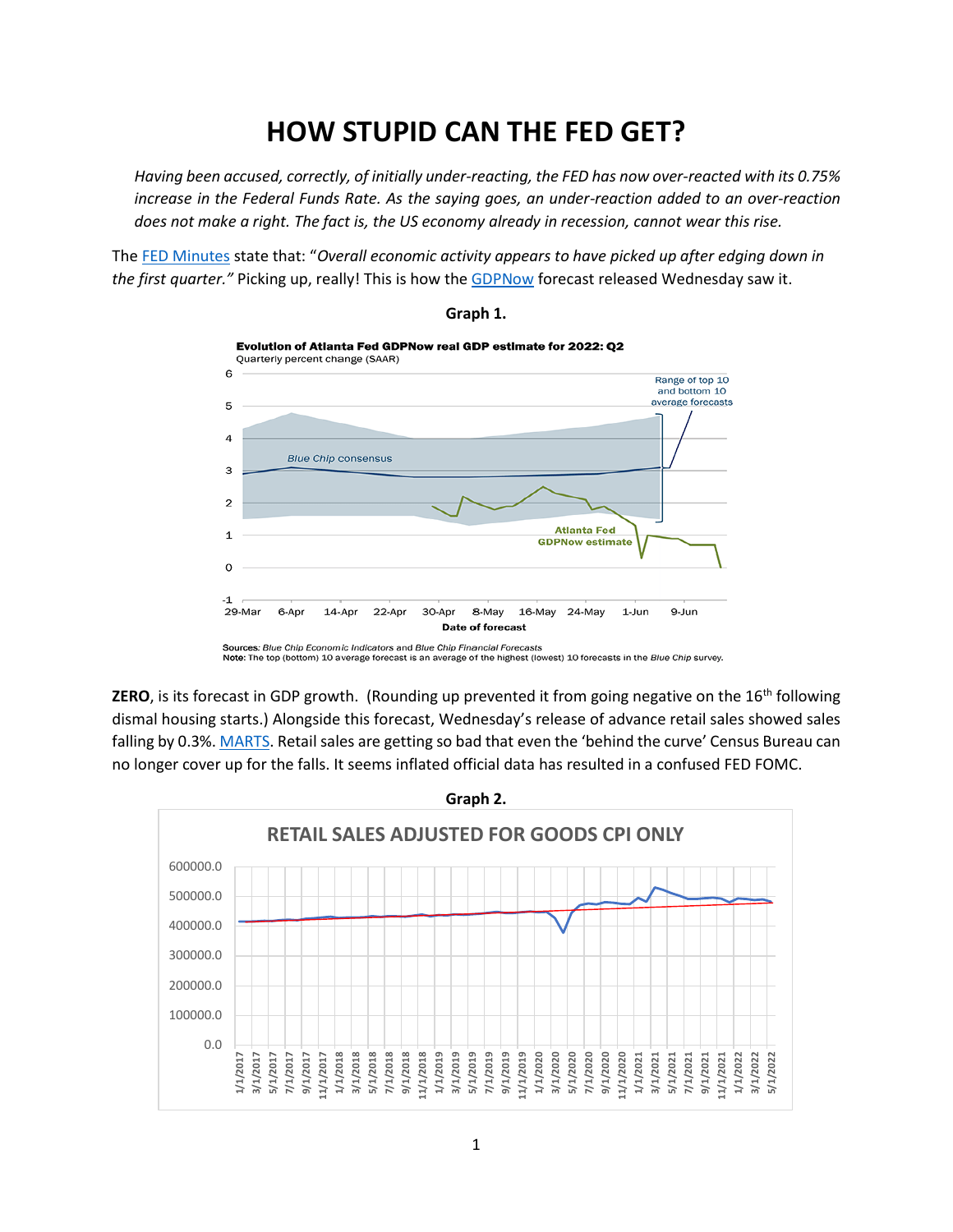As we see in Graph 2, the retail sector is now dipping below its five-year trend, and it will further deteriorate this June based on high frequency data. To demonstrate the fall in greater detail here is the one-year trend. It shows a real 6% slide in annual sales based on the Goods only CPI. The red line/star is included for educative purposes only to demonstrate the importance of selecting the correct CPI.



### **Graph 3.**

(Sources: See attached worksheet 'working paper May 2022 retail sales.)

Demand is collapsing everywhere. If inflation is too high this is not because demand is too high. One event summarises why the FED is acting like a quack, misdiagnosing patients, while overdosing them with the wrong medicine. Today Gas Prices spiked in Europe. Not because demand was too high but because of sanctions on Russia. GAZPROM had to reduce the pressure in its pipelines because compressors which were being reconditioned in Canada could not be returned because of the Canadian Government's embargo on Russia. "*Because of repair by Siemens ... and technical engines' malfunctions, only three gas compressor units can currently be used at the Portovaya compression station,"* Gazprom said.

This is poetic justice. The warmongering USA is being hung on a rope it has woven for itself. So too the warmongering British where the Bank of England just announced a half percent rate rise bringing interest rates to their highest in 13-years. The only way to reduce inflation is to end the embargoes on Russia and China. But this route is closed to the Biden and Johnson Administrations. So instead the FED is adopting a scorched earth policy. The US is going to pay dearly for its belligerence and unless US and British workers stand up, they will be the fall guys and gals. The Yankees are about to learn that economic damage always exceeds military damage. Shelling your economy with 155 mm rate rises will lead to amputations.

## **The housing markets.**

Housing being one. Two days before Powell commented in his Press Briefing about how resilient the labour market was, estate agents (or realtors) were firing their workers in droves. "*[Redfin CEO Glenn](https://www.yahoo.com/lifestyle/read-email-redfins-ceo-sent-121940040.html)*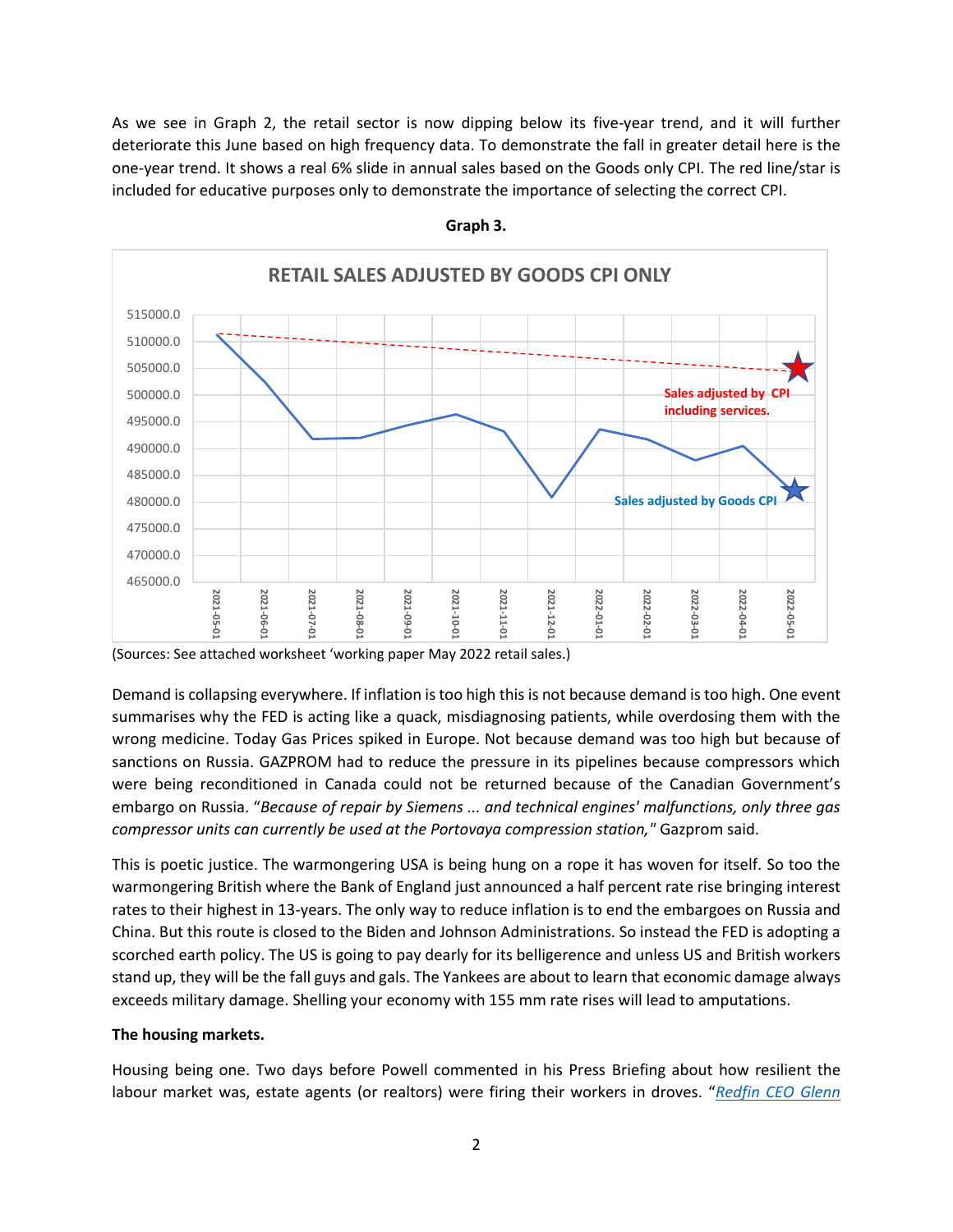*[Kelman](https://www.yahoo.com/lifestyle/read-email-redfins-ceo-sent-121940040.html) said that demand in May was 17% below expectations and that "we don't have enough work for our agents and support staff."* Well what do you expect from a company whose shares once trade above \$90 dollars before falling to below \$10 dollars. Following down the same path "*Compass said on Tuesday that it was cutting its workforce by around 10%, or 450 workers, as part of a plan to cut costs, along with reducing US hiring and not filling roles when staff leave."* Finally, Zillow the darling of the sector, had already laid off 25% of its staff.



The why of it all is explained by the two graphs below. Buyer sentiment has collapsed.

Bloomberg

As a result buyer footfall has fallen back to the 2019s, and it will fall further. This coincides with mortgage applications slipping to their lowest level i[n 22 years](https://www.cnbc.com/2022/06/08/mortgage-demand-falls-to-the-lowest-level-in-22-years.html) as 30-year rates move above 6%. Yesterday mortgage rates jumped by the highest amount in 35 years. Housing is currently the most unaffordable ever.



**Graph 5.**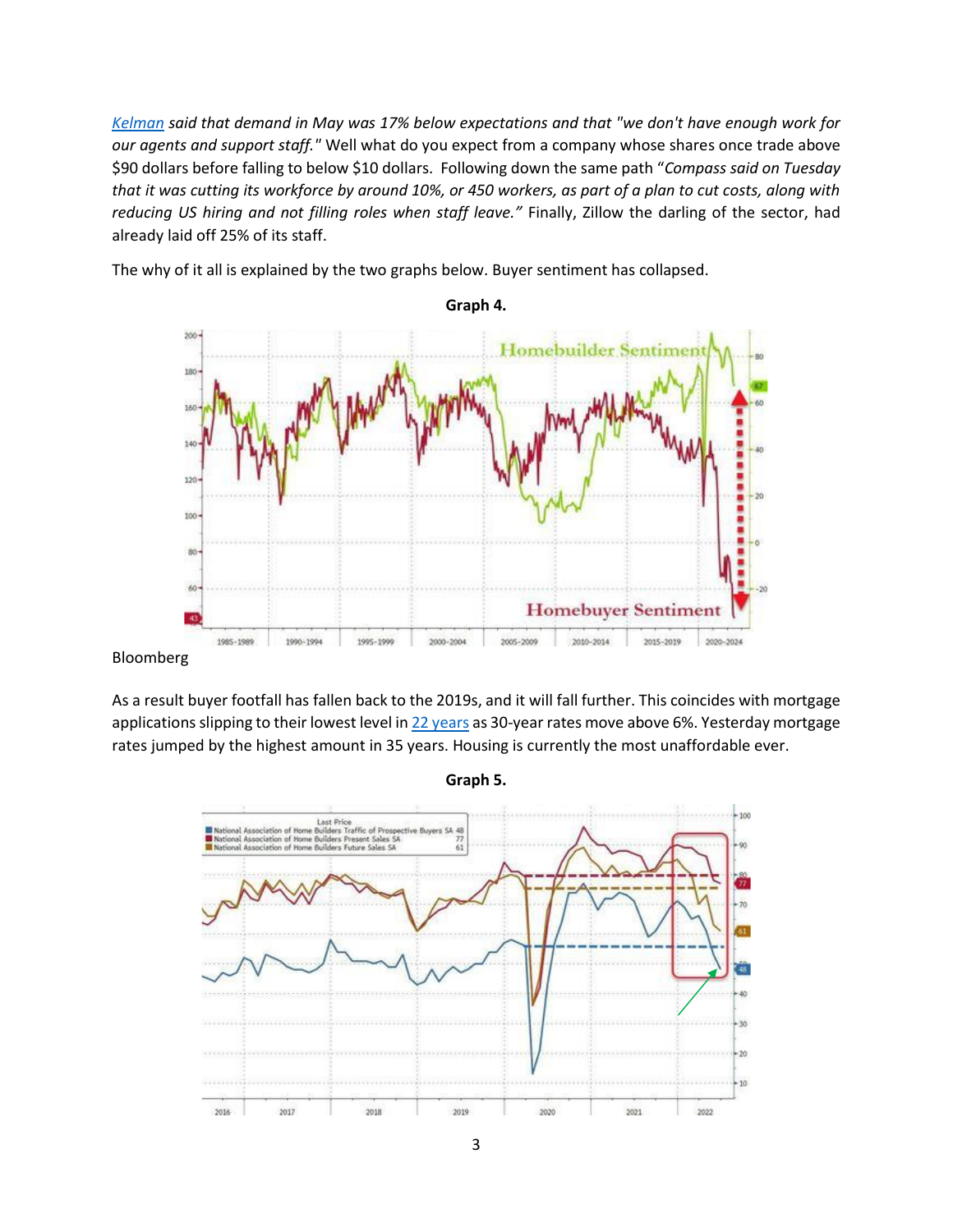And so finally, the official data has caught up. Thursday's release of housing starts and permits was a stunner. Housing starts were expected to decline modestly by 1.85% MoM and permits by 2.5% instead of which they plunged by 14.4% and 7.0%. As the Graph below shows that brings us back to pre-pandemic levels and given a similar expected fall in June, this will bring starts back to 2019 levels.



**Graph 6.**

#### Bloomberg.

#### **And its not only the housing market.**

I do not normally comment on surveys or soft data so called, because it can be unreliable due to sampling limitations. But in the context of the FOMC minute claiming that the economy is picking up, when the regional FED's own surveys show the opposite, the question of honesty arises. Today the very important Philadelphia FED survey was released. Instead of rising by an expected 5% it fell by 3.3%. The new orders component cratered. Are you paying attention Mr Powell to your own staff, or will you still insist the economy is picking up when you speak on Friday morning.



**Graph 7.**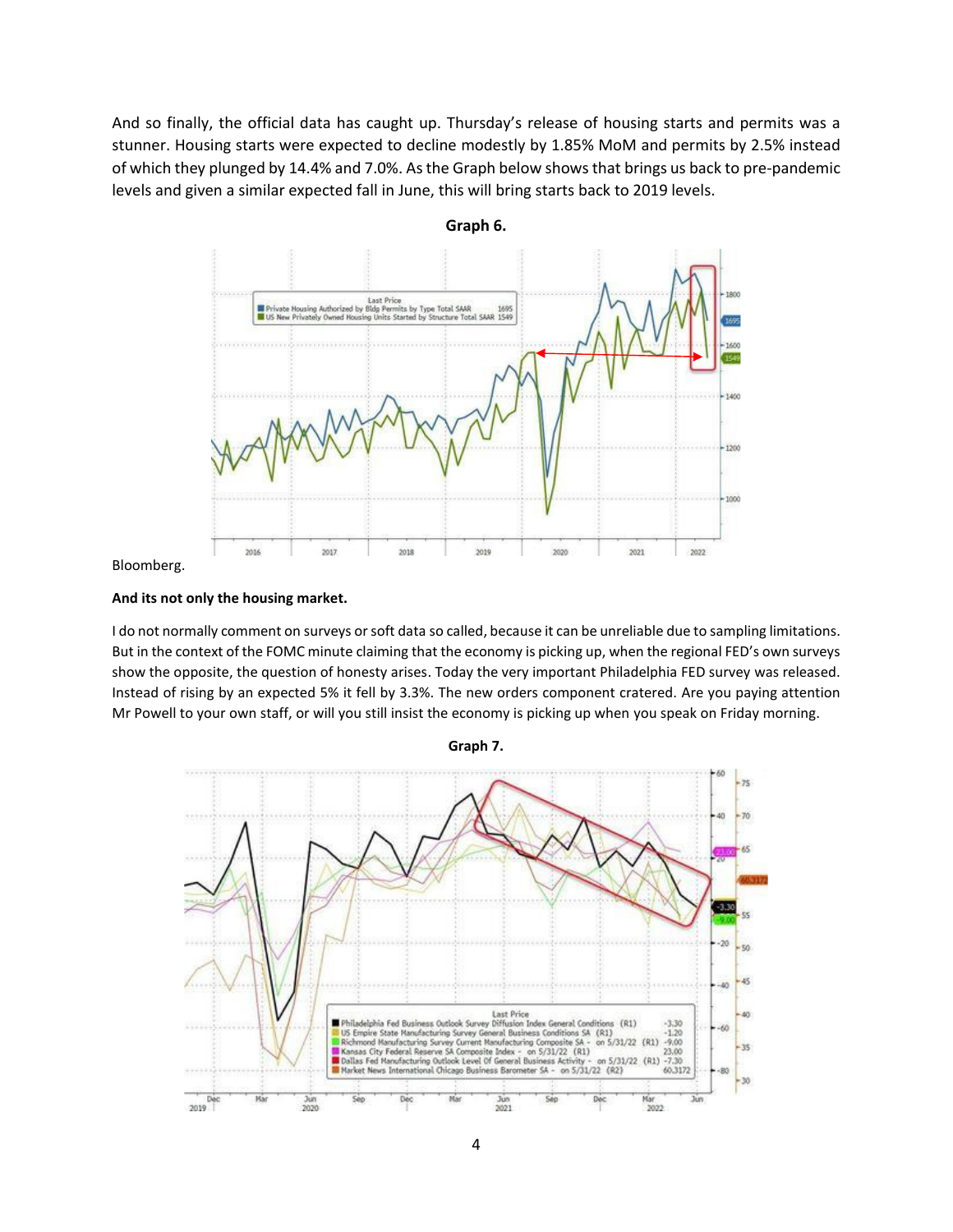It would be one sided to say the FED was duped by its own data. Another factor behind the reckless rate rise on Wednesday was the FED being cornered by influential market players and makers. Over 90% of investment banks, starting with Barclays, punted for a 0.75% rise. Anything lower they said would be an act of capitulation by the FED. This became the noisy narrative which the FED could not ignore. The bankers' advice to the FED was not benevolent. It never is. With every avenue to making a buck being closed off to the banks because of collapsing markets, they are having to fall back on good old banking practise by borrowing cheap and lending dear. The higher rates move, the bigger their margin, and it was this hunger which was behind their baying for 0.75%.

The fact they could not see beyond the margin, that a 0.75% rise would crater the economy was immaterial to them. They insisted the market could take the pain. And it seems the markets supported them on the day, rising in admiration of the decisive FED. Except that it is at night when the nightmares begin. Overnight, whatever gains were made on Wednesday, were more than wiped out in the futures market as sanity dawned.

It remains a recurrent theme to talk up the economy. The paid economists and all those like Kevin O'Leary who are overinvested in the markets, know their jobs and their capital depend on the market performing not collapsing. *["You're all wrong,](https://www.benzinga.com/trading-ideas/long-ideas/22/06/27725722/what-recession-why-kevin-oleary-says-youre-all-wrong-about-the-economy)" O'Leary said. "This is a more productive, higher gross margin economy, and nobody wants to give it any credit." "Show me where this recession is. Show me in the employment numbers. Show me in the sales numbers of private companies. Show me, where is this recession?"* I was trying to remember who Kevin O'Leary, star investor, sounded like and then I twigged, Dr William Jeffries and his remarkable view of US profitability.

Like the war in Ukraine the rising creep of approaching explosions can no longer be denied. The bad news is accelerating and getting worse. Even Bloomberg is now inviting guests who no longer talk of a recession in 2023, which previously seemed to be obligatory for an invite, and who instead are talking of a recession this year. As the narrative shifts to a closer time-frame, the message is still being massaged – "*but it will be short and shallow*" - because you see the underlying economy remains healthy. The enduring narrative remains that a soft landing is possible despite the FED having cratered the runway with its 0.75% rate rise this week coupled to the firm promise of future significant rate rises.

# **Europe.**

Today the major EU leaders are visiting Kyiv by train. Will they be able to convince President "*I will not cede one square centimetre of Ukraine*" Zelensky to approach the negotiation table. Russia has won the battle for the Donbass. The Ukrainian army is surrounded in a number of areas. The Ukrainian army has lost the ability to mount a counter-offensive blaming the West for the lack of heavy weapons despite the fact that Western Armouries have in some cases been depleted. It is likely that the Ukrainians have lost over a quarter of their active soldiers to death, serious injury, or capture. Its army is ruined.

In Europe and the US war weariness is already pervasive. Leaders like Biden and Johnson, by blaming all the shortages and problems on Putin, are not arousing their populations, instead their populations are drawing the opposite conclusion; if all of this is due to the war, end it. We shall see if the European leaders, no doubt backed by the Ukrainian general staff, can convince this clown turned leader to face up to the reality on the ground. Hopefully they will because the slaughter of Ukrainian soldiers must stop.